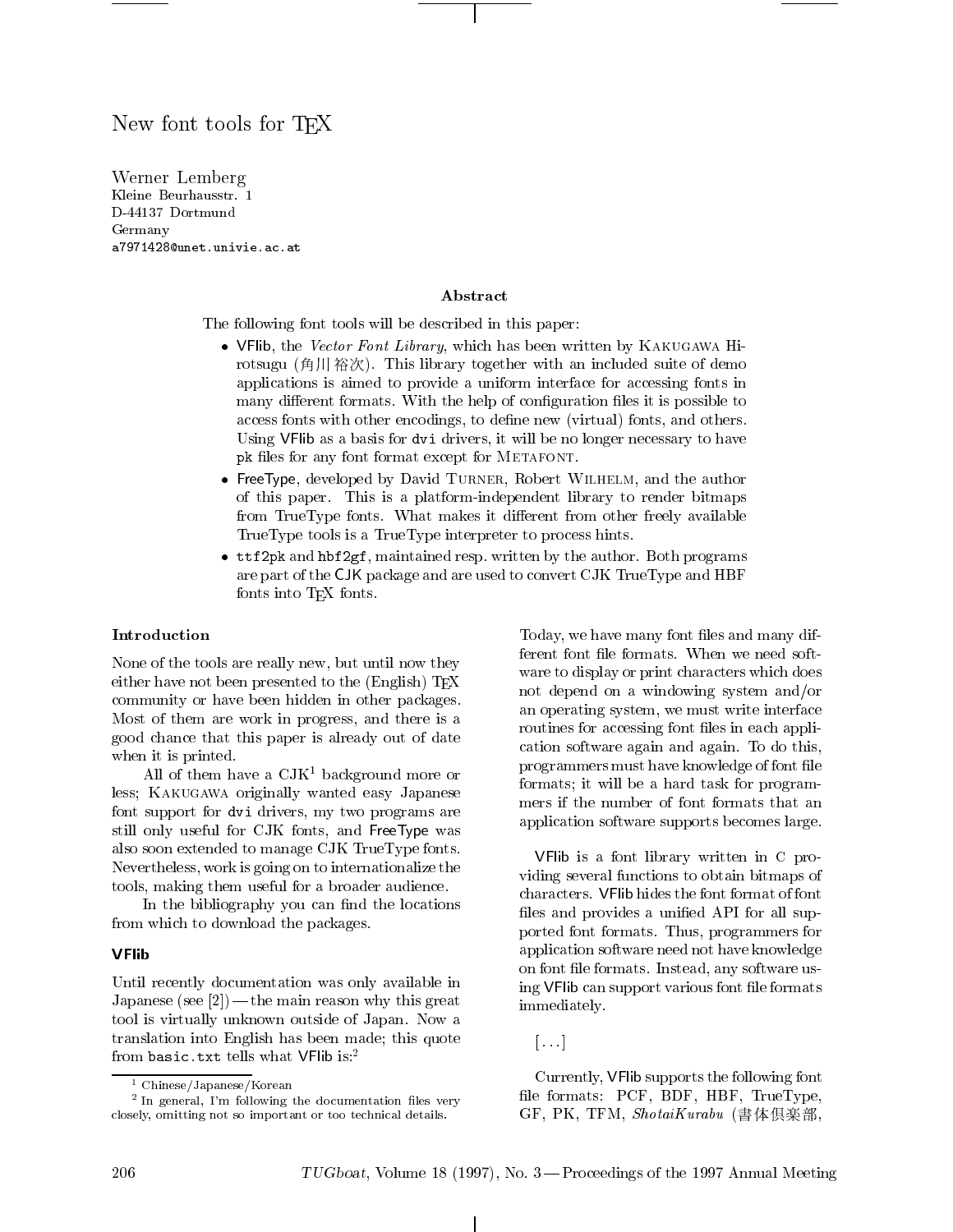a vector font format for Japanese Kanji), $3$ and JG (another vector font format for Japanese Kanji). Especially, VFlib can be used as a font module for drivers/previewers of dvi files (TFX/LATFX); part of this package is a sample dvi previewer for X Windows written with only 400 lines of C code.

VFlib stands for *Vector Font library*  $-e$ earlier versions of the library have supported Japanese vector fonts only, hence the name.

Basic concepts. The VFlib module consists of two parts: the library itself which must be linked to the application program, and a font database file (called 'vflibcap' since the file format resembles the format of a termcap database; see below for an example).

Font classes and font drivers. VFlib can handle multiple font file formats. Reading a font file is done by an internal module in VFlib corresponding to the font file format. This internal module is called a `font driver'. Service units provided by font drivers are called 'font classes'. From an end-user's point of view, font formats are distinguished by the names of font classes. Font drivers themself are not visible for end-users.

Some font drivers may not read font files on disk; they may generate glyphs and outlines by internal computation only. In addition, some font drivers may return glyphs which are obtained as glyphs by another font class.

Font names and searching. In VFlib, a font is specified by a 'font name' on opening. First, VFlib checks if the font name is given in vf libcap or not. If the font name is found, VFlib reads the description for the font in vflibcap, invokes a font driver corresponding to the font class name and opens the font

If the font name is not given in a vflibcap file, a font searching mechanism is invoked. Since there are so many font files for X Window and TEX, this feature has been introduced to avoid writing an entry for each font file. Various font drivers will be called to see whether the font can be opened; a list of font drivers for font searching is given in the vflibcap file.

Fonts described in a vflibcap file are called 'explicit fonts' and fonts that are searched by the font search feature are called 'implicit fonts'.

For TEX fonts, the kpathsea library will be used for searching.

The vflibcap database. Each (virtual) font as provided by VFlib has its inherent information on point size, pixel size, and resolution of the target device. In addition to these font metrics are defined for each glyph.

Some font file formats do not have such concepts; in this case, missing information either is given in a vflibcap file or the specific font driver provides default values. For instance, a TrueType font is a vector font and is not restricted to a certain point size and resolution of the target device (since vector fonts can be scaled to any size). Another example is the ShotaiKurabu font format which does not have font metric information at all: a font driver for this font format generates virtual font metrics using the data given in a vflibcap file.

Here a small excerpt of a vflibcap file suitable for Japanese T<sub>E</sub>X  $(JT<sub>E</sub>X)$ ; omissions are indicated with three dots.

```
VFlib-Defaults:\
  :implicit-font-classes=ascii-jtex-kanji,\
                             gf/pk:\:extension-hints=pk=ascii-jtex-kanji,\
                      gf=ascii-jtex-kanji,\
                      pk=gf/pk, \n\langlegf=gf/pk, \n\.ttf=ttf:\setminus:variables-default-values=\
    $TeX_KPATHSEA_PROGRAM=\
       /usr/local/teTeX/bin/xldvi:
TeX-Defaults:\Texas - Texas - Texas - Texas - Texas - Texas - Texas - Texas - Texas - Texas - Texas - Texas - Texas - Texas -
  :kpathsea-mode=ljfour:\
  :dpi=600:\
  :kpathsea-program-name=\
     $TeX_KPATHSEA_PROGRAM:
TrueType-Defaults:\
  :extension=.ttf:\
  :aspect=1:\
  :dpi=600:\
  :font-directories=\
     /dos/texmf/fonts/truetype/japanese:\
  :platform=microsoft:
mincho-jtex:\
  :font-class=ttf:\
  :font-file=uwjmg3.ttf:\
  :magnification=0.92:\
  :writing-direction=h:\
  :character-set=jisx0208_1983:\
  :encoding-force=sjis:
mincho-5pt:\
  :point-size=5:\
  :inheritance=mincho-jtex:
```
...

<sup>-</sup> Other transcription forms are *SyotaiKurabu* or *Syotai*- $Club$ .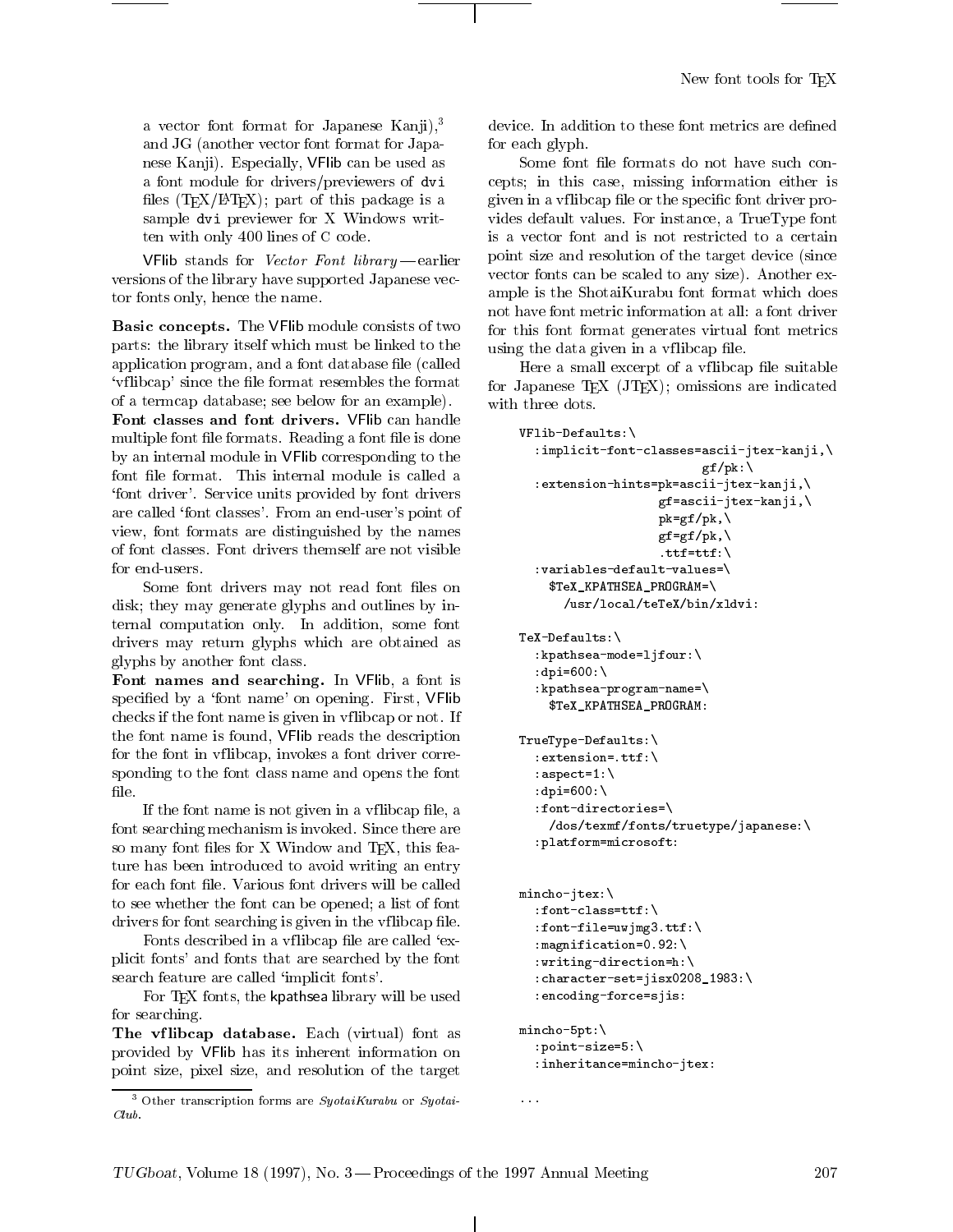Werner Lemberg

```
mincho-10pt:\
  :point-size=10:\
  :inheritance=mincho-jtex:
min:\
   :font-class=ascii-jtex-kanji:\
  :kanji-adjustment-file=\
     /usr/local/VFlib/ascii-jtex/ttf.adj:
min5:minister and the contract of the contract of the contract of the contract of the contract of the contract of the
  :kanji-font=mincho-5pt:\
  :inheritance=min:
min10:\
```

```
:kanji-font=mincho-10pt:\
:inheritance=min:
```
The format of a capability file is somewhat strange: each entry must be formally on one line (which can be split with a trailing backslash). The name of a capability entry is the first name starting a line; all capability descriptions then follow in the

```
: \langle entry\ 1 \rangle : \langle entry\ 2 \rangle :... :
```
A single colon `:' is equivalent to the construction  $\langle$ :  $\langle \text{whitespace} \rangle$ :  $\langle \text{making it convenient to break a} \rangle$ line after the colon. Capability descriptions have the format

```
\langle cap \ description \rangle = \langle cap \ value \rangle
```
The first equal sign separates the description from the value (which can be e.g. a list containing equal signs too).

The capability entry 'VFlib-Defaults' defines global default values for VFlib. `implicit-font-classes' specifies a list of font classes for implicit font search; the font class drivers are invoked in the order of that list for searching. 'extension-hints' gives an ordered list of pairs indicating which extension of an implicit font needs which driver to handle. In the above example there are e.g. two entries for files ending with pk: one for Japanese TEX and one for standard TEX. If the first driver fails, the second will be called. Finally, `variables-default-values' gives a list of default values which can be overridden at run-time if supplied as an argument string to the initialization function of VFlib.

`TeX-Defaults' primarily gives initialization values for kpathsea. Users of web2c and teTEX should be quite familiar with the description names and its meanings.

All other entries are used to define a Japanese TrueType font as a font for JTEX. The final JTEX font is built from various layers, starting with the entry 'mincho-jtex' which defines the TrueType font name, the writing direction, the character set, etc. `mincho-5pt' is an example of how to inherit font capabilities: only a point size declaration has been added. Then the 'min' base font class is specified, calling the 'ascii-jtex-kanji' font driver and using an adjustment file ttf.adj for all fonts of this class.<sup>4</sup> Note that in 'min' no fonts are defined  $$ the concept is similar to object oriented languages where some base classes are defined on which virtual classes are built. With `min5' or `min10' the top level is reached, using all previously constructed font classes.

NFSS would not require size quantization of the font; it's easy to add a proper entry like this:

```
min-nfss:\
  :kanji-font=mincho-jtex:\
  :inheritance=min:
```
A font defined in this way can then be used at any size; VFlib would scale the font appropriately.

The VFlib API. The number of functions is small due to the identical interface for all font formats. Before opening any font you have to call VF\_Init to initialize the library with a vflibcap file. Opening and closing of a font are handled with the functions VF\_OpenFont and VF\_CloseFont respectively. A glyph bitmap can be accessed in two ways. Either you specify bitmap sizes in pixels (VF\_GetBitmap2), or you pass the resolution (in dpi) together with the point size as parameters (VF\_GetBitmap1). Similar commands exist for getting outline (vector) data (VF\_GetOutline) and for obtaining information on metrics (VF\_GetMetric1, VF\_GetMetric2). All the functions take the character code as a mandatory parameter.

Auxiliary functions are provided to free bitmap or metrics ob jects, to copy or scale bitmaps, and to `dump' the glyph using ASCII characters to get similar output as gftype.

Finally, you can write your own font driver (to be installed with VF\_InstallFontDriver). Font drivers must provide a small set of glyph manipulating functions,5 and pointers to those functions are then passed to the VFlib engine. Using the function VF\_GetProp it's easy to extract font-class-specic

this he compensates the mono-width of Japanese glyphs with small offsets for certain character classes like CJK punctuation characters to improve typographical output. Character classes are a special feature of JTEX.

<sup>&</sup>lt;sup>5</sup> With 'glyph' an empty box can be meant also e.g. for writing a tfm driver.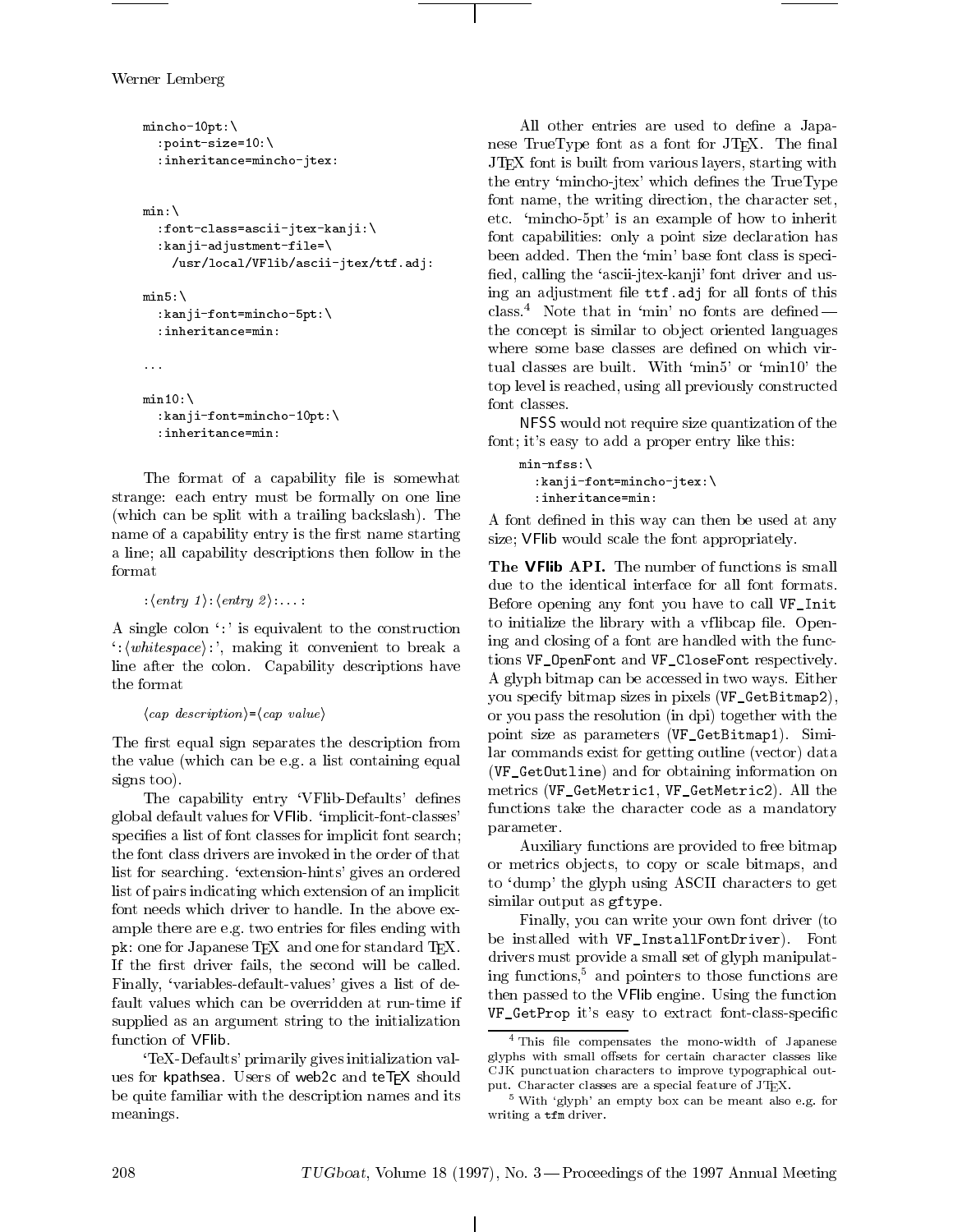New font tools for T<sub>FX</sub>

entries from the vflibcap file to control the new font

Limitations and planned features. Many parts of the VFlib package are still undocumented, or documentation is only available in Japanese. For instance, VFlib contains a complete library for interpreting dvi files (with specials) which further simplifies the writing of dvi drivers. A suite of dvi previewers and dvi drivers is also included.

Currently, VFlib is limited to UNIX-like operating systems, but it should not be difficult to port it to other platforms because no real dependencies on UNIX features are built in.

Another useful tool yet to be written is a module or program for creating  $iff$  files from the bitmap and vector fonts.

Planned for the near future are modules for processing PostScript fonts and TEX virtual fonts; support for the metric state of the state, but proposed in the case of the contract of the contract of the contract of without a  $\nu f$  module its use is rather academic.

### FreeType

The report on FreeType (see [6]) will cover only the basics without going too much into detail—the final end-user API has not been defined yet. It is not really linked to T<sub>F</sub>X, and if you are not interested in how a rasterizer works, you should skip this section. Nevertheless, it is linked to typography, and the text presents some general principles of how outline glyphs will be handled to yield bitmaps.

FreeType is developed in a rather unusual way. The package provides the complete library code and some tools which demonstrate the use of the library in two programming languages, namely in C and in Pascal. We try to keep the library small (about 60 kByte if compiled for maximal speed with gcc); nevertheless it is highly portable since the C part is written in ANSI C, having only a few architecture dependencies which can be adjusted with a few global macro denitions.

The rasterizer. A rasterizer converts the vector data of a glyph into a pixel representation. In this short overview all complications (drop-out control, wrong contour direction, sub-banding of pro files etc.) are omitted.<sup>6</sup> This part of the FreeType engine is quite generic and could be adapted to, say, PostScript fonts too.

Glyphs as stored in a TrueType font (see [5] for a reference) consist of vectorial information (straight lines and Bezier curves of second order7 ) together

with hinting instructions which move the points determining the glyph contours to device resolution dependent locations before rasterization.

We now assume that all point moving has been done, and that the x and y coordinates of the points are stored in a list together with a flag to indicate whether the point is on or off the curve. See Figure 1.8

A scanline is a pixel line in the target bitmap. An *outline*, also called *contour*, is a closed line that delimits an inner and an outer region of the glyph. The best way to fill a shape is to decompose it into simple horizontal segments, called *spans*. Spans are computed for each scanline. This is usually done from the top to the bottom of the shape, in a movement called *sweep* (see Figure 2). It's easy to see that there is typically more than one span per scanline. For each scanline during the sweep operation we need the horizontal (x) coordinates of the start and end points of all spans. These are computed before the sweep, in a phase called `decomposition' which converts the glyph contours into *profiles*.

Profiles are sections of the contours which are either only ascending or only descending, i.e. monotonic in the vertical direction (we will also say ymonotonic). It can easily be deduced from Figure 3 that it is possible to resolve any contour into vertical profiles and horizontal lines (which are *not* part of a profile).

Each profile inherits the direction of the parent contour (this is necessary to decide whether a point is inside or outside of a contour, see below). Figure 4 shows that a contour can have multiple pro files. Profiles are also called 'edges' or 'edgelists' in other graphics libraries.

The rasterizer stores a profile as an array of x coordinates of the intersection points of the pro file and the affected scanlines. To allocate a profile array without wasting memory we must know the height of that profile; with other words, we have to compute the vertical extrema (minimum and maximum). This can be done very easily for straight lines, but it is not trivial for Bézier arcs because

$$
p(t) = (1-t)^2 p_1 + 2t(1-t)p_2 + t^2 p_3 \quad ;
$$

t denotes a real number in the range [0, 1],  $p_1$  is the start point,  $p_2$  the control point, and  $p_3$  the end point.

 $\sim$  The original document is raster.doc of the FreeType package, written by David TURNER.

<sup>7</sup> PostScript fonts use third-order Bezier curves.

<sup>8</sup> A second-order Bezier curve (also called quadratic spline) is fully specied with the starting point of the curve, a control point usually off the line, and the end point of the curve. It is possible to have two consecutive off-points in the points list; in this case a virtual on-point between the two off-points will be constructed. The parametric form of a quadratic spline is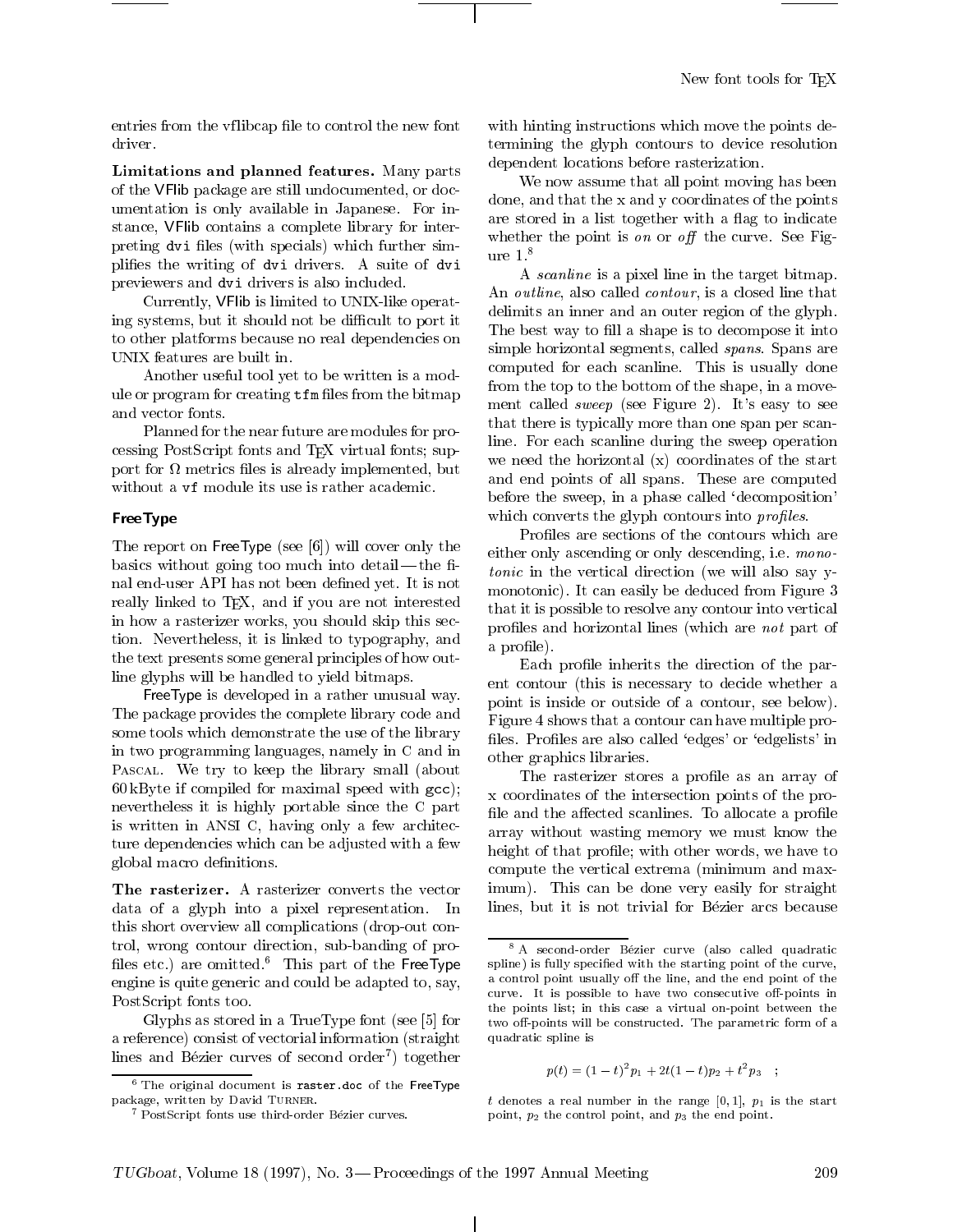

Figure 1: Possible 'on' and 'off' point combinations in a FreeType font



Figure 2: Filling a shape with spans. The arrow indicates the sweeping direction.



**Figure 3:** Decomposition of a contour into profiles



Figure 4: A contour with multiple profiles

they are not monotonic in the general case.<sup>9</sup> Nevertheless, a Bezier arc can be split into two subarcs with very little computation. Both subarcs are again Bézier arcs, and one of them is guaranteed to be ymonotonic. Look at Figure 5:  $p_i$  denote the points belonging to the original curve,  $q_i$  and  $r_i$  then define the subarcs  $(i \text{ being } 1, 2, \text{ or } 3)$ . The following formulæ give the relationship between an arc and its subarcs:

$$
q_1 = p_1;
$$
  $q_2 = (p_1 + p_2)/2$   
\n $r_3 = p_3;$   $r_2 = (p_2 + p_3)/2$   
\n $q_3 = r_1 = (q_2 + r_2)/2$ 

We stop if either all subarcs are monotonic or the subarcs become too small; in both cases we've found an extremum. This process is called *flattening*.

The next step is to compute all intersection points of profiles and scanlines. In the case of lines this is straightforward, but it is a little more complicated for splines. Fortunately we can use arc splitting again. Consider Figure 6. The horizontal lines represent scanlines, and a short segment of a profile is shown. If we continue splitting until each subarc

 $\mathbf{I}$ 

<sup>9</sup> A quadratic spline is y-monotonic if and only if the y coordinates of the points  $p_1$ ,  $p_2$ , and  $p_3$  are monotonic, i.e.  $p_1\cdot p_2\cdot p_3\cdot p_4\cdot p_5\cdot p_6\cdot p_7\cdot p_7\cdot p_8\cdot p_9\cdot p_1\cdot p_2\cdot p_4\cdot p_5\cdot p_7\cdot p_8\cdot p_9\cdot p_1\cdot p_2\cdot p_6\cdot p_7\cdot p_8\cdot p_9\cdot p_9\cdot p_1\cdot p_2\cdot p_1\cdot p_2\cdot p_1\cdot p_2\cdot p_1\cdot p_2\cdot p_3\cdot p_5\cdot p_6\cdot p_7\cdot p_8\cdot p_9\cdot p_1\cdot p_2\cdot p_1\cdot p_2\cdot p_1\cdot p_2\cdot$ the arc degenerates into a horizontal line.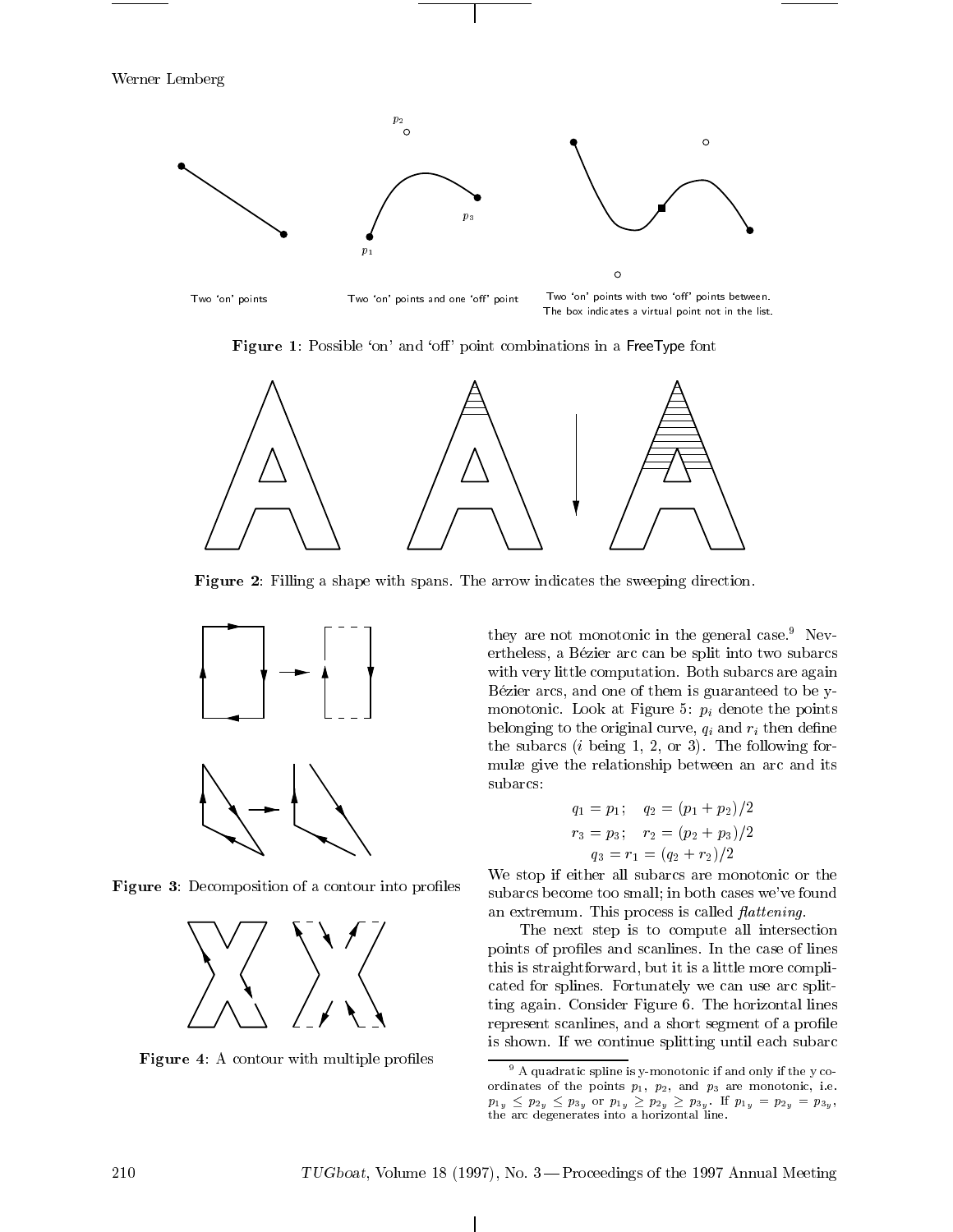New font tools for TEX



**Figure 5:** splitting a Bézier arc into two subarcs

crosses only one scanline, we can safely approximate the subarcs with straight lines for which the computational effort is minimal. Internally this has been realized with a Bézier arc stack; if the topmost arc can be replaced with a line, the intersection point is computed and the arc is popped off the stack. Otherwise the arc is popped off, then split, and the two new subarcs are pushed on the stack. This will be repeated until the stack is empty.



Figure 6: the stepping process: replacing sufficiently small subarcs with lines

We are done. The contours have been resolved Font tools from CJK into profiles, and the profiles have been decomposed into intersection points of the profiles and the scanlines. One last thing must be taken into account: how can we decide which side of the countour is interior and which is exterior? The TrueType specification defines that the interior is always on the right side of the contour (see Figure 7). Having an intersection point together with the contour direction, we can decide simply which pixels must be blackened.



Figure 7: the interior of a glyph must always be to the right of the contour

The instruction interpreter. In figure 8 you can see what instructions basically do. To avoid dropouts or ugly shapes, points are moved to new (resolution dependent) locations before rendering, assuring that even for low resolutions good optical results can be computed. It has turned out that the True-Type specifications are often very fuzzy about certain instructions. Long debugging sessions with well hinted TrueType fonts were needed, comparing the results with rendered bitmaps of other (commercial) TrueType engines, to find out the undocumented behaviour of those instructions. Nevertheless, after mastering these obstacles, most glyphs are now rendered equally well with FreeType as with the rasterizers of Windows and the Mac.

To be added in the near future is instruction support for composite glyphs. Again the specifications are too fuzzy to allow a straightforward implementation without testing undocumented instruction properties—for instance, should the instruction code of the subglyphs be executed or only the instructions for the composite glyph? The TrueType specification says nothing about this problem.

Both programs discussed in this section are part of the CJK package ([3]). They are specialized to CJK fonts, but work is going on to internationalize them. Script file skeletons of MakeTeXPK et al. are delivered with these utilities for on-the-fly font generation.

ttf2pk. It is currently a special tool for converting  $CJK$  TrueType fonts into  $tfm$  and  $pk$  files, but later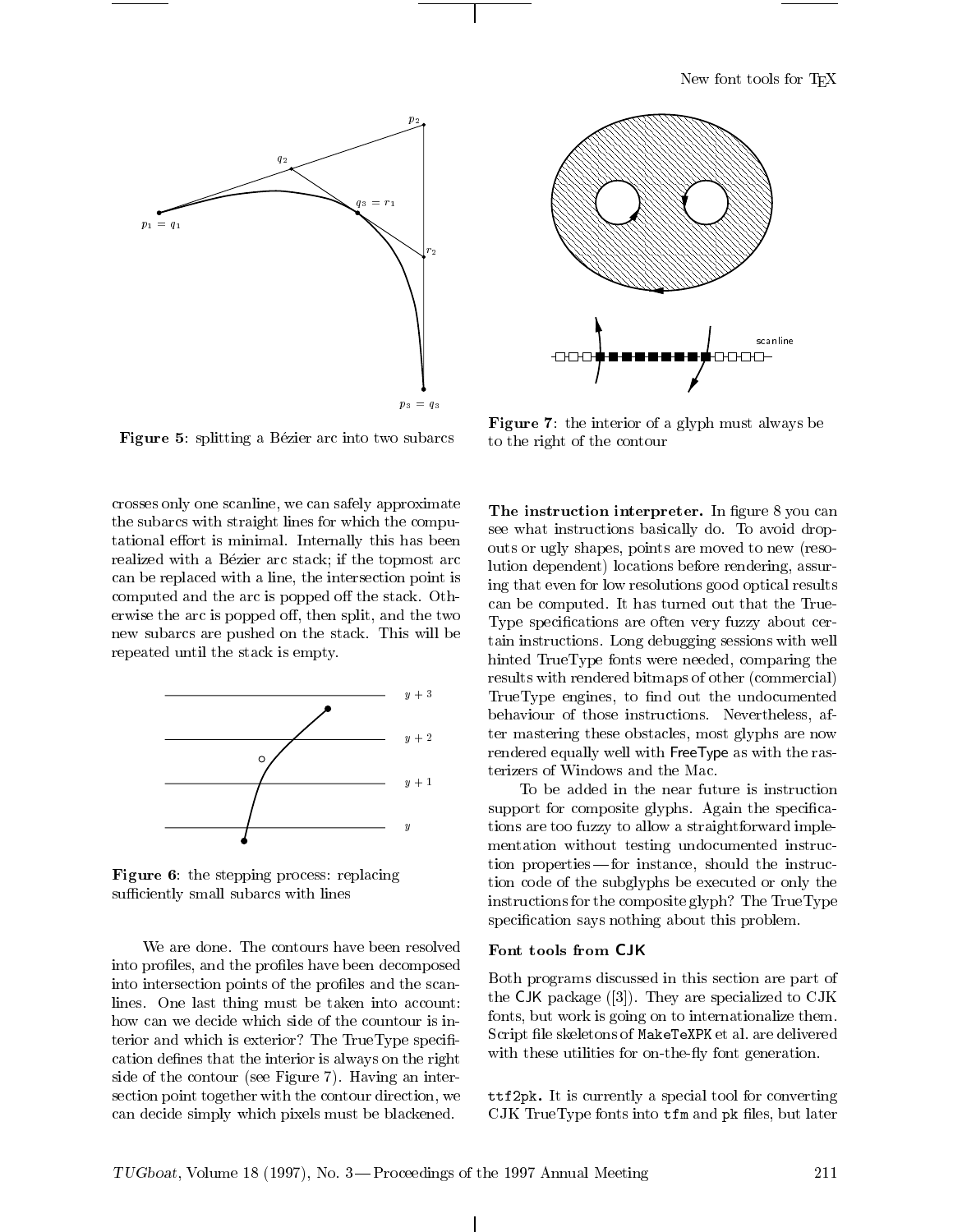Werner Lemberg



Figure 8: comparison between a hinted and an unhinted glyph

on it will use FreeType to process all kinds of True-Type fonts. The original author is Lin Yaw-Jen who modeled ttf2pk after ttf2bmp and pbmtopk.

ttf2pk takes a non-composite CJK TrueType font in Big 5,  $EUC<sup>10</sup>$  or SJIS encoding and converts a certain contiguous subrange (at most 256 characters) into a  $pk$  and a  $tfm$  file. The program has a lot of command switches; a typical call looks like

```
ttf2pk ntukai01.pk ntukai01.tfm 600 1.0 \
       0xA140 256 -e Big5 ntu_kai.ttf
```
'ntukai01' is the first subfont of the ntukai font,  $^{\circ}600'$  is the resolution in dpi,  $^{\circ}1.0'$  a vertical scaling factor (for printers with different horizontal and vertical resolutions), ' $0xA140'$  the first character code of the subfont, and `256' the number of characters in the subfont. The switch -e selects the encoding of the TrueType font, and the last parameter is a full path to the TrueType font file.

Most of the other options not shown here have been inherited from pnmtopk; one parameter  $({} -r)$ has been added to rotate the glyphs by 90 degrees, enabling faked vertical typesetting with  $T_{E}X$ .<sup>11</sup>

CJK subfonts as used in the CJK package are discussed in another paper of the proceedings ([4]).

hbf2gf. Similarly to ttf2pk, hbf2gf is used to split CJK bitmap fonts into subfonts. Its source code is written in CWEB; the format used by this tool is the Hanzi Bitmap Font format (HBF, see [1] for a complete reference). Basically the format consists of the bitmap files and a header file describing the font. Here an example of an HBF header file, describing a Chinese font with the character set CNS plane 7:

HBF\_START\_FONT 1.1 HBF\_CODE\_SCHEME CNS11643-92p5 FONT cns40st-5 HBF\_BITMAP\_BOUNDING\_BOX 40 40 0 -6 FONTBOUNDINGBOX 40 40 0 -6 STARTPROPERTIES 23 FONTNAME\_REGISTRY "" FOUNDRY "CBS" FAMILY\_NAME "Song" WEIGHT\_NAME "medium" SLANT "r" SETWIDTH\_NAME "normal" ADD\_STYLE\_NAME "fantizi" PIXEL\_SIZE 40 POINT\_SIZE 400 RESOLUTION\_X 75 RESOLUTION\_Y 75 SPACING "c" AVERAGE\_WIDTH 400 CHARSET\_REGISTRY "CNS11643.92p5" CHARSET\_ENCODING "0" WEIGHT 19329 RESOLUTION 110 X\_HEIGHT 34 QUAD\_WIDTH 40 FONT\_ASCENT 34 FONT\_DESCENT 6 DEFAULT\_CHAR 0x2121 ENDPROPERTIES COMMENT "This HBF header file is in the" COMMENT "public domain." HBF\_START\_BYTE\_2\_RANGES 1 HBF\_BYTE\_2\_RANGE 0x21-0x7E HBF\_END\_BYTE\_2\_RANGES HBF\_START\_CODE\_RANGES 1 HBF\_CODE\_RANGE 0x2121-0x7C51 4040w5.bin 0 HBF\_END\_CODE\_RANGES COMMENT COMMENT Rarely used characters defined by COMMENT Ministry of Education of Taiwan, COMMENT said to be disjoint from the COMMENT previous planes. COMMENT 8603 characters, 2121--7C51. COMMENT HBF\_END\_FONT

The syntax is very similar to the format of a BDF header (bitmap fonts used with X Windows); a small set of keywords (starting with 'HBF\_'; all others are BDF specic) have been added to accommodate the special needs of CJK files. As an example, the line

HBF\_CODE\_RANGE 0x2121-0x7C51 4040w5.bin 0

says that the file 4040w5.bin contains glyphs with the character codes  $0x2121-0x7C51$ , starting at offset 0. 'HBF\_BYTE\_2\_RANGE' specifies the valid range of the second bytes of the double byte font encoding

 $\lnot$  - EUC stands for Extended UNIX code; examples are Chinese GB, Japanese JIS, Korean KS encoding.

 $\sim$  Alas, only Eig 5 encoding has both horizontal and vertical punctuation marks, but even here the set is not complete. For typographically satisfying results you need a font intended for vertical typesetting.